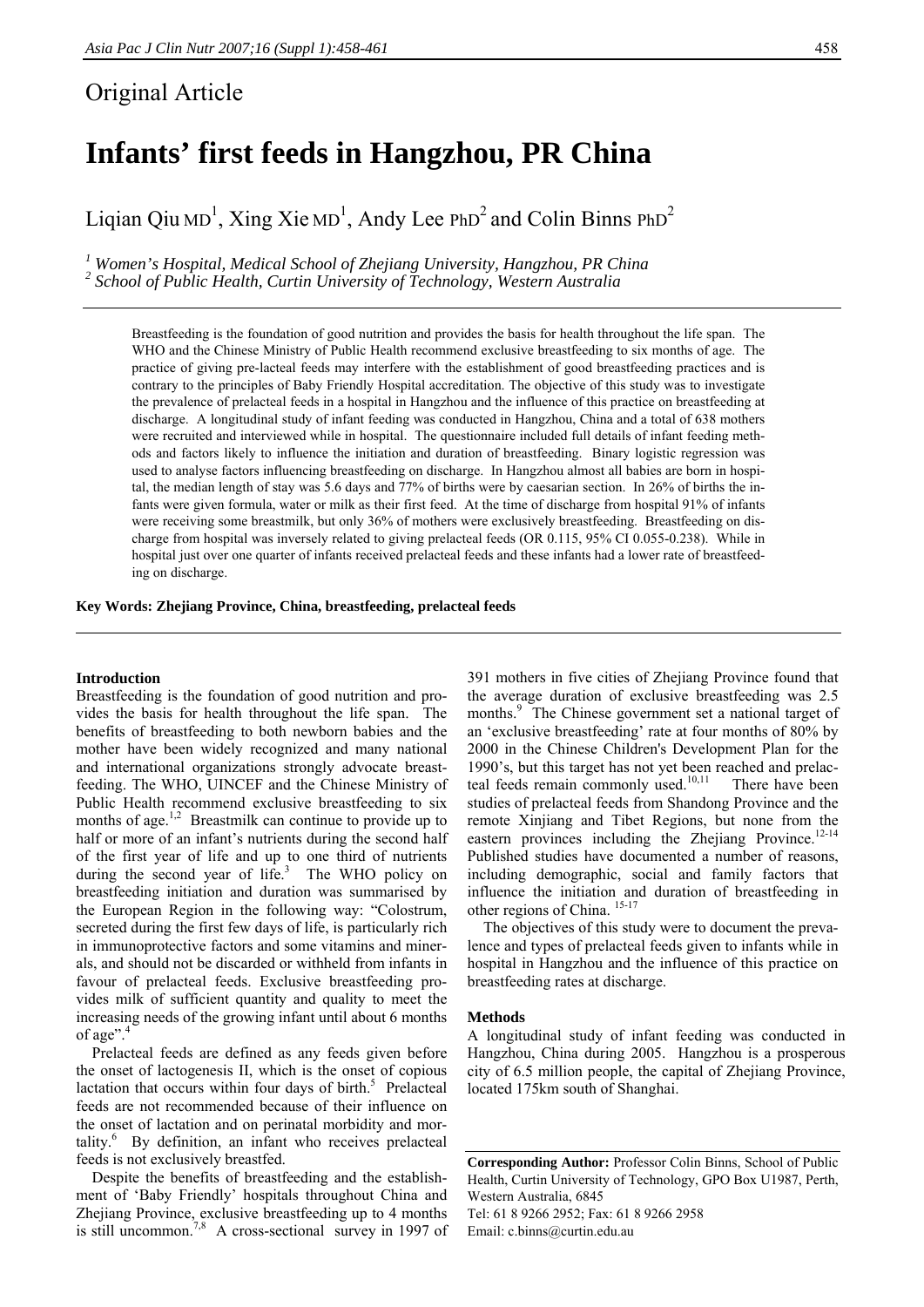A cohort of 638 mothers were recruited from the First Affiliated Women's Hospital and interviewed before discharge and at regular intervals until their infants were six months of age. The questionnaire included full details of infant feeding methods and factors likely to influence the initiation and duration of breastfeeding. The questionnaire was based on those used in breastfeeding cohort studies undertaken in Australia, Vietnam and Kenya <sup>6,18-20</sup>. After translation into Mandarin the questionnaire was tested in focus groups in Hangzhou to ensure cultural appropriateness.

 The project was approved by the Zhejiang local research authorities (Zhejiang University, First Affiliated Women's Hospital) and the Human Research Ethics Committee of Curtin University, Australia. The purpose of the study was explained to the mothers and those who agreed to participate were assured of confidentiality and were asked to signed the consent page of the questionnaire. They were informed of their rights to withdraw from the follow up process at anytime without prejudice.

 Statistical analyses were performed using the Statistical Package for Social Science (SPSS), release 12.0 (SPSS Inc., Chicago, IL, USA). Logistic regression was undertaken to analyse factors associated with prelacteal feeds and breastfeeding on discharge. The definition of 'any breastfeeding' was taken to be the child having received breastmilk (direct from the breast or expressed) with or without other drinks, formula or other infant food.<sup>21</sup>

### **Results and discussion**

In Hangzhou almost all babies are born in hospital and in this study the median length of stay was 5.6 days. The response rate of the mothers approached to participate in the study was 96% and the incidence of caesarian section was high at 77%. The average age of the mothers was 28.5 years (SD 3.3) and almost all mothers were having their first baby. Table 1 provides the descriptive statistics, characteristics of the study participants and the proportion of mothers giving prelacteal feeds. Overall 26% of the infants were given prelacteal feeds, mostly infant formula and a few were given water. Two infants from rural areas were given cows milk by their mothers. The factors related to giving prelacteal feeds are detailed in Table 2. Results from logistic regression analysis (Table 2) indicate that admission to a neonatal intensive care unit (NICU) and mother's education were significantly related to the decision to give a prelacteal feed. Almost all infants admitted to NICU were given a first feed other than breastmilk, with adjusted odds ratio (OR) 17.83 (95% CI 10.45-30.42). On the other hand, mothers who were more

**Table 1.** Characteristics of sample and whether prelacteal feed given( $n = 638$ )

| Variable                            |                      | n   | $\frac{0}{0}$ | Prelacteal Feed Given (%) |
|-------------------------------------|----------------------|-----|---------------|---------------------------|
| Age of mother (years) <sup>NS</sup> | $30$ years           | 459 | 72.3          | 25.5                      |
|                                     | $>30$ years          | 176 | 27.7          | 25.5                      |
| Baby gender*                        | male                 | 347 | 54            | 29.4                      |
|                                     | female               | 291 | 46            | 20                        |
| Birth weight*                       | $\leq$ 2500 gm       | 13  | 2             | 53.5                      |
|                                     | $\geq$ 2500 gm       | 625 | 98            | 25.1                      |
| Delivery method <sup>NS</sup>       | Vaginal delivery     | 155 | 23            | 29.7                      |
|                                     | Caesarean section    | 483 | 77            | 24.4                      |
| Admission to NICU**                 | Yes                  | 108 | 17            | 74.5                      |
|                                     | No                   | 530 | 83            | 15.5                      |
| Health insurance*                   | Yes                  | 508 | 79            | 25.4                      |
|                                     | N <sub>0</sub>       | 130 | 21            | 33                        |
| Monthly family income**             | $<$ 5000 RMB         | 312 | 49            | 31.4                      |
|                                     | $\geq$ 5000 RMB      | 326 | 51            | 20.9                      |
| Mother's education**                | High school or below | 229 | 36            | 31.4                      |
|                                     | University           | 409 | 64            | 22.5                      |
| Breastfeeding education for mother* | Yes                  | 560 | 88            | 24                        |
|                                     | No                   | 78  | 12            | 38.5                      |
| Mother's occupation NS              | Worker               | 138 | 22            | 28.3                      |
|                                     | Professional         | 494 | 78            | 25.3                      |

Relationship between the specified variable and whether prelacteal feeds given: NS not significant, \* *p*<0.05, \*\* *p*<0.01

**Table 2.** Factors associated with giving a prelacteal feed in Hangzhou.\*.

| Variable                      | Adiusted odds ratio | 95% confidence interval | <i>p</i> value |
|-------------------------------|---------------------|-------------------------|----------------|
| Admission to NICU             | $\overline{ }$      | 10.5-30.4               | $0.00\,$       |
| Mother's education (2 groups) | 9.61                | $0.18 - 0.90$           | 0.04           |

-2 log likelihood 540.744. \* Results of stepwise logistic regression including the following variables: age of mother, attended antenatal breastfeeding education class, birth weight, delivery method, mother's education, father's attitude to breastfeeding, father's occupation, grandmother breastfed her children, grandmother's feeding preference, family income, mother's occupation, admission to NICU, and when infant feeding method decision was made.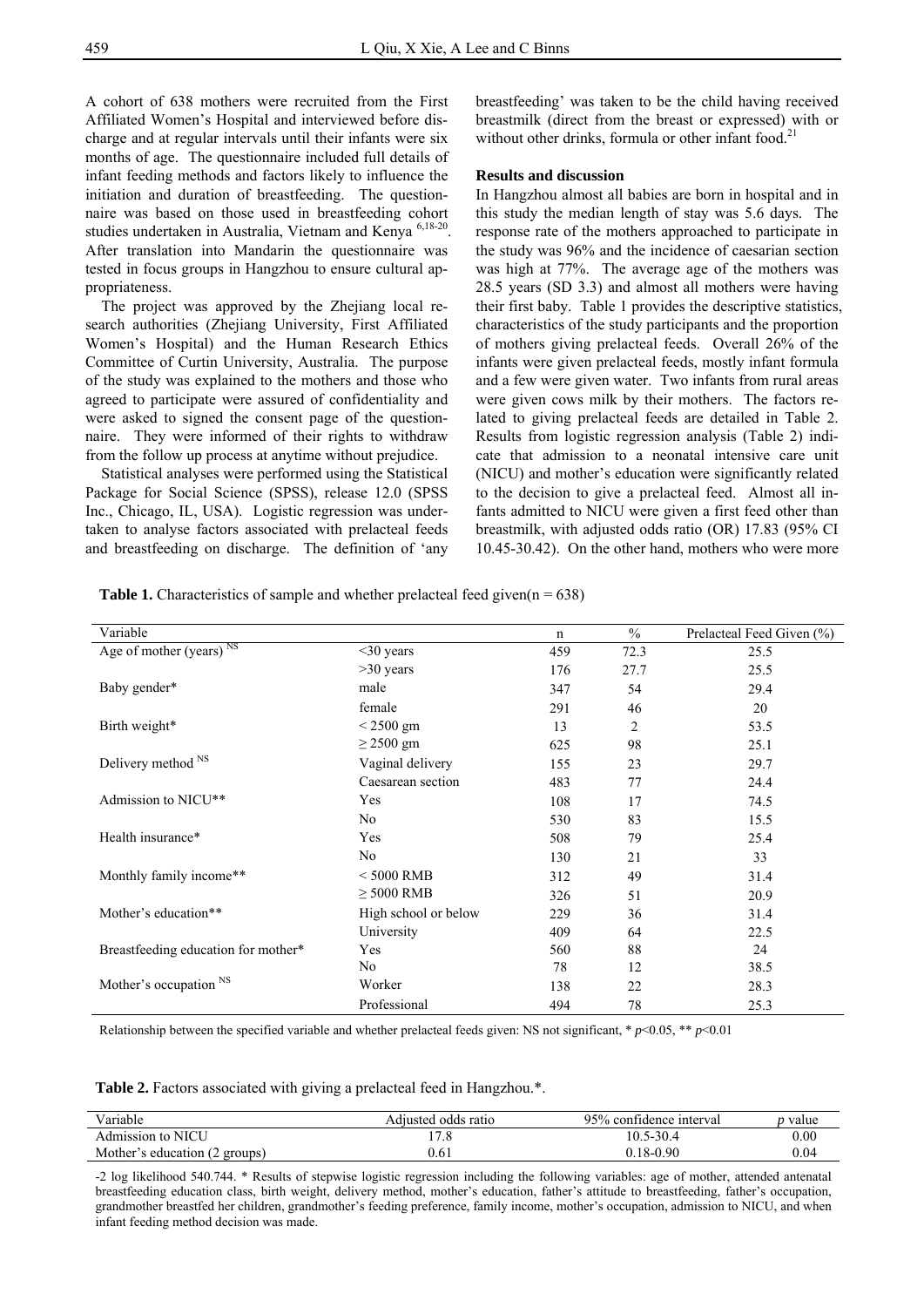| Variable                                           | Adjusted odds ratio | 95% confidence interval | <i>p</i> value |
|----------------------------------------------------|---------------------|-------------------------|----------------|
| Prelacteal feed given                              | 0.12                | $0.06 - 0.24$           | 0.00           |
| Admission to NICU                                  | 0.39                | $0.16 - 0.92$           | 0.03           |
| Father's occupation (worker)                       | 2.69                | 1.23-5.89               | 0.01           |
| Grandmother's preference (supported breastfeeding) | 3.60                | 1.43-9.04               | 0.01           |

**Table3.** Significant factors associated with 'any breastfeeding' at discharge\*

-2 log likelihood 385.977. \* Results of stepwise logistic regression including the following variables: age of mother, attended antenatal breastfeeding education class, birth weight, delivery method, mother's education, father's attitude to breastfeeding, father's occupation, grandmother breastfed her children, grandmother's feeding preference, family income, mother's occupation, admission to NICU, and when infant feeding method decision was made

educated (received at least 12 years of education) were less likely to give prelacteal feeds to their infants (OR 0.610, 95% CI 0.379-0.982).

 On discharge from hospital 91% of infants were receiving some breastmilk, but only 36% of mothers were exclusively breastfeeding. Table 3 presents the logistic regression results for any breastfeeding on discharge. We found that 'any breastfeeding' on discharge from hospital was inversely related to giving prelacteal feeds (OR 0.115, 95% CI 0.055-0.238). Other significant factors related to 'any breastfeeding' on discharge (Table 3) were admission to NICU (OR 0.386, 0.162-0.922), the father's occupation ('workers', that is those with middle level manufacturing employment, were more likely to breastfeed, OR 2.687, 1.226-5.888) and the grandmother's preference (being supportive of breastfeeding, OR3.595, 1.430- 9.038).

 While prelacteal feeds are not routinely recommended by any expert authority, it is widely practiced in many different cultures, including China. A study in Jinan City, Shandong Province found that prelacteal feeds were common and that 66% were given water, infant formula, glucose or other prelacteal feeds.<sup>12</sup> In the west of China, in the Xinjiang Uygur Autonomous Region, the overall rate of prelacteal feeds was 52%, but it was lower in the Han ethnic group at 22%, similar to the mothers in Hangzhou.<sup>14</sup> In other developing countries high rates are often found and in rural Bangladesh rates as high as 77% were reported in a 1995 study.<sup>22</sup> In a lower-socio economic area of Karachi, Pakistan, the rate was 55%, where ethnicity and the type of birth attendant influenced prelacteal feeds. <sup>23</sup>

 Colostrum, the secretion produced in the first few days after giving birth, provides all the nutrients, including water, required by the neonate. $4$  In composition, it differs from both transitional milk and mature milk, containing higher levels of protein, vitamin A and vitamin B12 and less fat. It also contains lactoferrin, immunoglobulin A, enzymes, maternal antibodies, living cells— leukocytes, neutrophils and macrophages, and non-pathogenic bacteria, which act in the gut of the newborn to limit the growth of pathogenic bacteria and viruses and to protect against illness. $24$  Best practice in infant feeding is to place the infant at the breast as soon as practicable after delivery, within one hour, and to offer colostrum to the infant  $25$ . In a systematic review of the influence of prelacteal feeds on breastfeeding at 4 and 16 weeks, Szajewska identified 56 studies, but only one met all of their inclusion criteria.<sup>26</sup> In this study from Spain giving prelacteal feeds of glucose water reduced the proportion of infants subsequently being breastfed.<sup>27</sup>

 Ideally a randomised controlled trial should be undertaken to study the effects of prelacteal feeds of breastfeeding outcomes. However because of the existing evidence and the benefits of exclusive breastfeeding, it is doubtful that such a study would be approved by institutional ethics committees. 28 The accumulation of evidence from well conducted observational studies from different regions of the world may have to suffice in providing evidence of the disadvantages of prelacteal feeds. While the present study is an observational study, it does provide additional evidence of links between prelacteal feeds and reduced breastfeeding initiation.

 The European Commission has released a series of recommendations on infant feeding and state: 'the healthy newborn infant should not be given supplements of infant formula, glucose solution, water, tea or camomile tea."<sup>29</sup> They detail the few medical indications for the use of supplementary feeds, which includes a birth weight <1500 grams, gestational age <32 weeks, >10% weight loss and serious illness. The Chinese government has set breastfeeding policies that are consistent with international recommendations. Although the appropriate targets and policies have been set, many infants are given prelacteal feeds. Further education of mothers and health staff about the adverse effects of prelacteal feeds is required.

 There are several limitations that should be considered when interpreting the results of this study. The sample was restricted to the City of Hangzhou and further studies are needed to document the practices in other parts of the Province, including suburban and rural areas.

 While in hospital most infants received supplementary feeds. The use of prelacteal feeds was related to breastfeeding at discharge. The relatively high rate of prelacteal feeds suggests that further education for mothers and health services staff on achieving breastfeeding guidelines would be of benefit.

#### **Acknowledgements**

The authors would like to acknowledge the support of the mothers of Hangzhou who made this study possible and the staff of the First Affiliated Women's Hospital of Hangzhou for their assistance. The study was funded by Zhejiang University, the First Affiliated Women's Hospital of Zhejiang University and Curtin University.